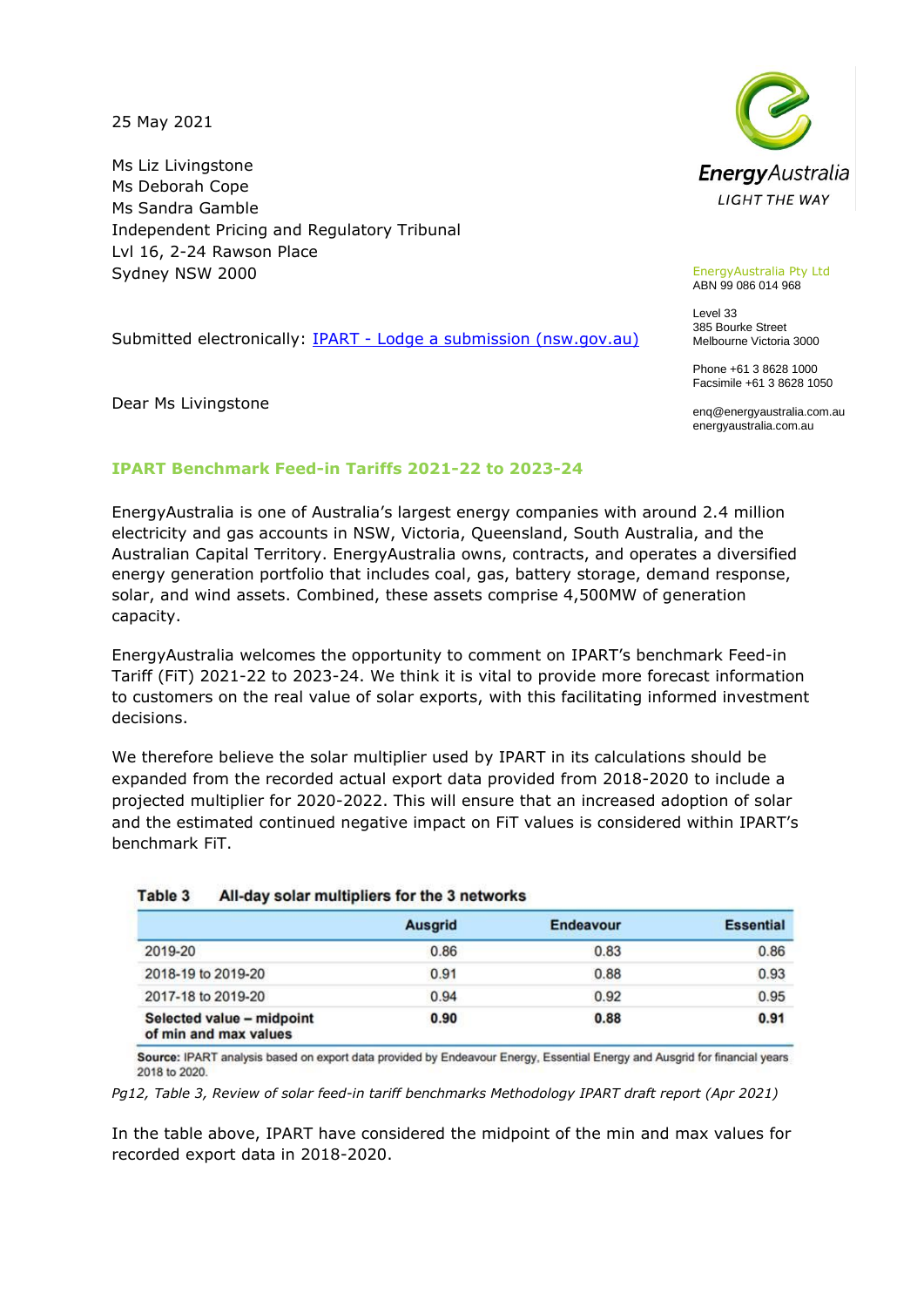### **Solar Multipliers by year**

| Year            | <b>Ausgrid</b> | <b>Endeavour</b> | <b>Essential</b> |           |
|-----------------|----------------|------------------|------------------|-----------|
| <b>FY18</b>     |                | 1                | 0.99             |           |
| <b>FY19</b>     | 0.96           | 0.93             | 1                |           |
| <b>FY20</b>     | 0.86           | 0.83             | 0.86             |           |
| <b>FY21</b>     | 0.8            | 0.75             | 0.82             | Projected |
| FY <sub>2</sub> | 0.73           | 0.67             | 0.76             | Projected |

We have backcalculated to establish each individual year's multiplier from IPART's data, and then extrapolated out the recorded export data to project the solar multiplier for 2021-2022.

| - - - - - - - - - - <i>,</i> - - - |                |                  |                  |
|------------------------------------|----------------|------------------|------------------|
| <b>Period</b>                      | <b>Ausgrid</b> | <b>Endeavour</b> | <b>Essential</b> |
| 2021-2022                          | 0.73           | 0.67             | 0.76             |
| 2020-2022                          | 0.77           | 0.71             | 0.79             |
| 2019-2022                          | 0.80           | 0.75             | 0.81             |
| 2018-2022                          | 0.84           | 0.80             | 0.86             |
| 2017-2022                          | 0.87           | 0.84             | 0.89             |
| midpoint of min and max            | 0.80           | 0.76             | 0.83             |

# **Solar Multipliers averaged across years**

We have then used the averaging approach consistent with IPART, which is intended to smooth out anomalies from individual years; however, we have expanded this to include our projections for 2021-22. While we appreciate that projections hold less value when compared with actual data, we believe applying the midpoint of the min and max calculation is an acceptable allowance when balancing accuracy with forecasting.

| <b>Benchmark component</b>                                                                                                                               | <b>Value</b>     |
|----------------------------------------------------------------------------------------------------------------------------------------------------------|------------------|
| Forecast wholesale electricity price range                                                                                                               | 4.6 to 6.1 c/kWh |
| ASX futures baseload contracts for the 12-month period 2021-22<br>using the 40-day average price (including 5% adjustment to<br>remove contract premium) | 4.6 c/kWh        |
| ASX futures baseload contracts for the 12-month period 2021-22<br>using a volume-weighted average of all historical trades                               | $6.1$ c/kWh      |
| Solar multiplier range                                                                                                                                   | 0.88 to 0.91     |
| Ausgrid                                                                                                                                                  | 0.90             |
| <b>Endeavour Energy</b>                                                                                                                                  | 0.88             |
| <b>Essential Energy</b>                                                                                                                                  | 0.91             |
| Network loss factor                                                                                                                                      | 1.06             |
| NEM fees and ancillary charges                                                                                                                           | $0.09$ c/kWh     |
| Solar feed-in tariff benchmark range                                                                                                                     | 4.4 to 5.9 c/kWh |
| <b><i><u>Property</u></i></b>                                                                                                                            |                  |

### Table 1 Components for the draft all-day solar feed-in tariff benchmark range 2021-22

Note: Prices taken at 12 April 2021. For our longer-term historical average, the trades available were up to 21 months. Source: IPART analysis

*Pg7, Table 1, Review of solar feed-in tariff benchmarks Methodology IPART draft report (Apr 2021)*